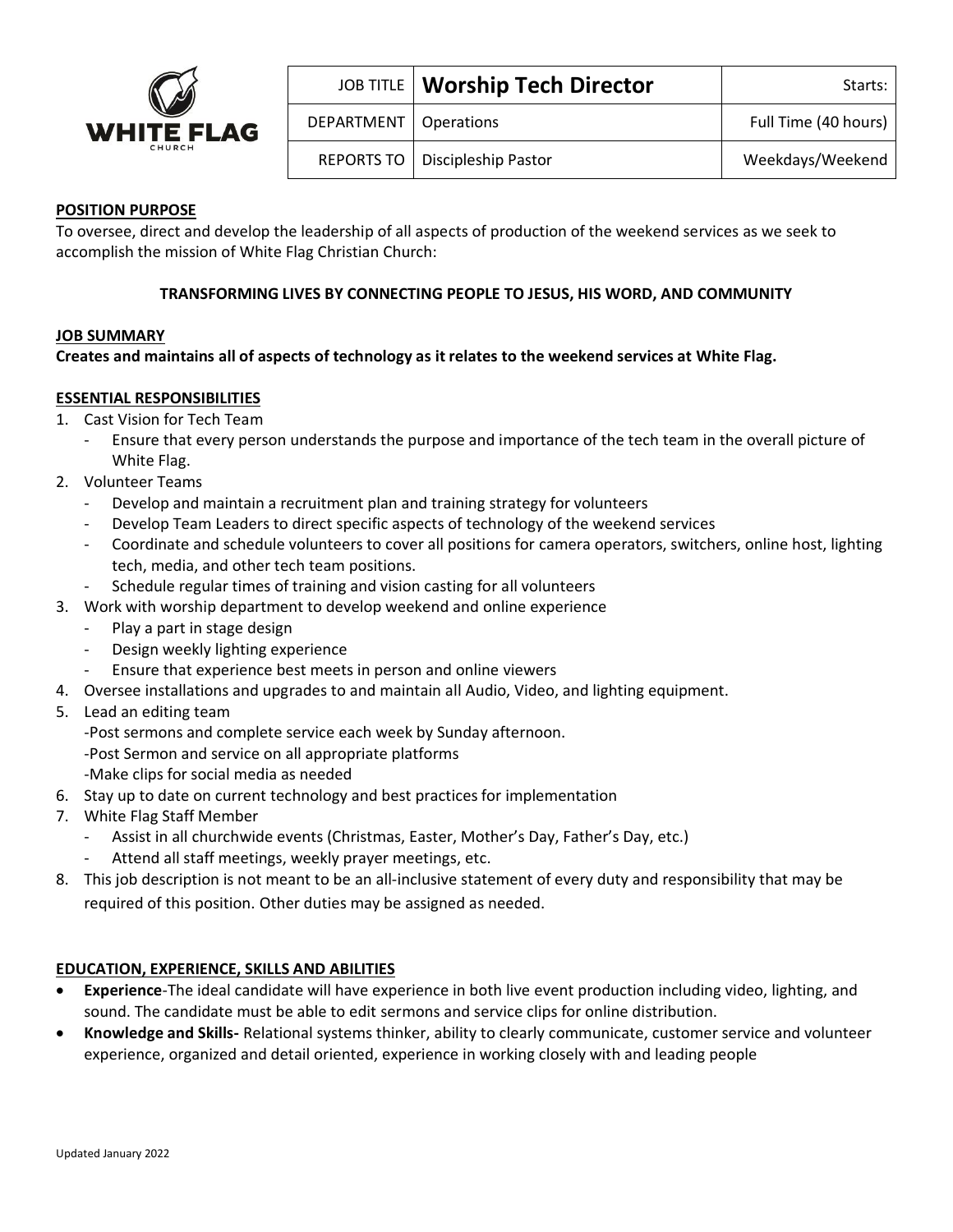- **Physical Demands-** May be called upon for lifting, pulling, bending, climbing, carrying, and pushing as needed to set up activities and events.
	- o Executive tasks at heights at 25+ feet (stage re-set, projector maintenance, hanging fixtures, etc)
	- o Must be able to lift 60 pounds unassisted.
	- o Ability to stand or sit for extended periods of time
	- o Ability to crawl/kneel to perform tasks

## **KEY SUCCESS FACTORS AND FIT**

- Organized and Detailed
- Technology minded
- Able to develop, lead and motivate volunteers
- Highly creative
- Problem solver under pressure
- Thinks strategically and with vision
- Tuned in to cultural trends
- Team player

# **VALUES AND COMPETENCIES**

*Upholds White Flag Church's B.A.S.I.C. Staff Core Values*

**B**ias for Action

- We don't just react we anticipate what needs to happen
- Driven to work hard
- Relentless pursuit of excellence
- Committed to punctuality & sensitive of people's time
- Deliver on commitments

**A**uthenticity

- Keep it Real
- Real feelings are shared
- Speak the truth in love
- Honest evaluation of people & programs

**S**piritual Growth

- Small Group involvement
- Joyful tither
- Student of God's Word
- Regular worshiper (weekly attendance)
- Lead with grace
- Personally, living out #WFSTRONG

**I**ntegrity

- Do the right thing
- A life above reproach
- Trustworthy in public & private
- Honor your commitment to family

**C**hoose Unity

- Love White Flag
- Submit to Elders, Leaders, Supervisors
- Speak positively about WF and her leaders
- Refuse to gossip
- A willingness to confront disunity within your department